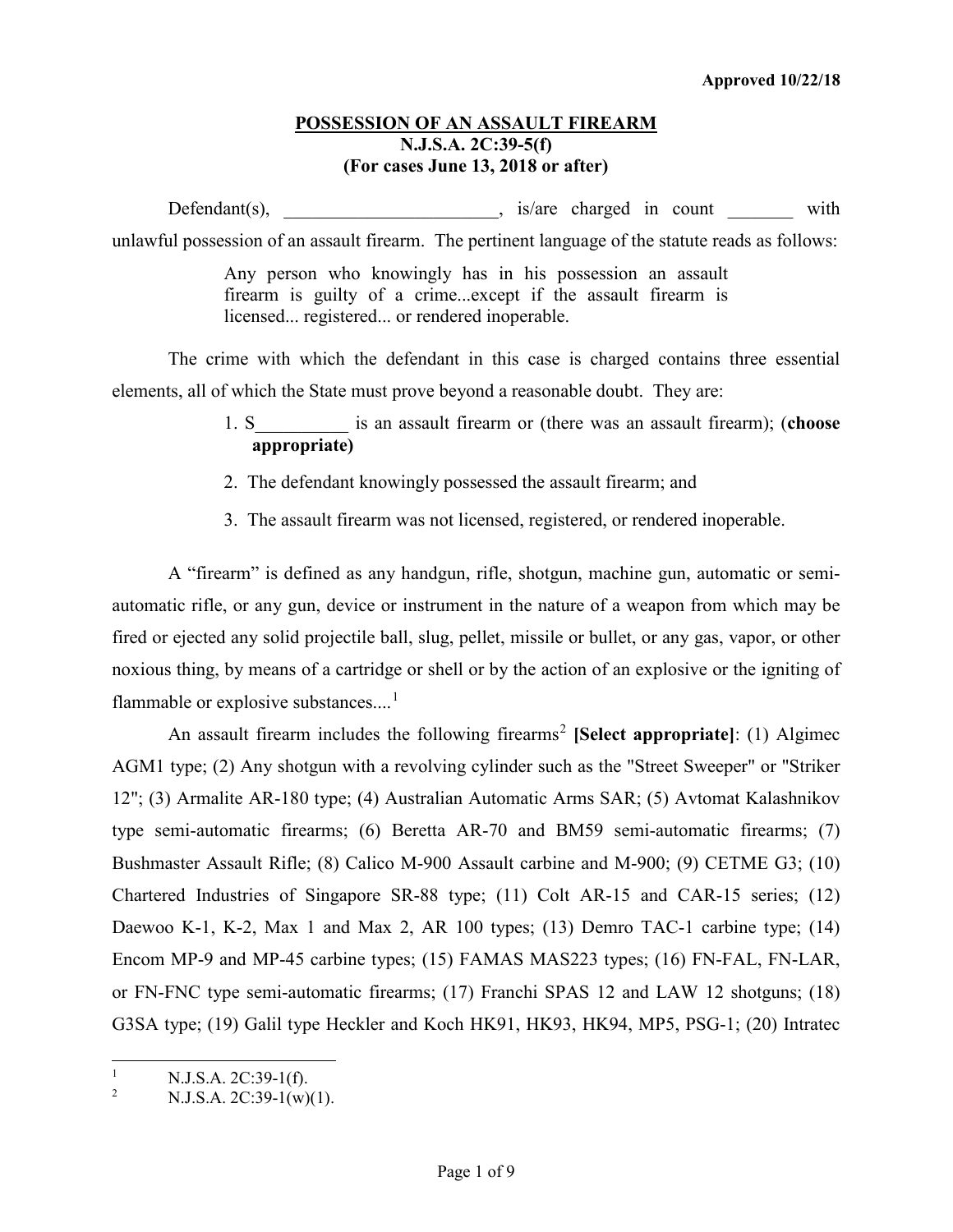TEC 9 and 22 semi-automatic firearms; (21) M1 carbine type; (22) M14S type; (23) MAC 10, MAC 11, MAC 11-9mm carbine type firearms; (24) PJK M-68 carbine type; (25) Plainfield Machine Company Carbine; (26) Ruger K-Mini-1 4/5F and Mini-1 4/5RF; (27) SIG AMT, SIG 550SP, SIG 551SP, SIG PE-57 types; (28) SKS with detachable magazine type; (29) Spectre Auto carbine type; (30) Springfield Armory BM59 and SAR-48 type; (31) Sterling MK-6, MK-7 and SAR types; (32) Steyr A.U.G. semi-automatic firearms; (33) USAS 12 semi-automatic type shotgun; (34) Uzi type semi-automatic firearms; (35) Valmet M62, M71S, M76, or M78 type semi-automatic firearms; or (36) Weaver Arm Nighthawk].

**(Charge if applicable)** A **interest is designated as an assault firearm.** 

**(Charge if applicable)** Any firearm manufactured under any designation which is substantially identical to any of the firearms listed in the statute is also an assault firearm. In this case, the State alleges that S\_\_\_\_\_\_\_\_\_ is substantially identical to \_\_\_\_\_\_\_\_\_\_\_\_\_\_\_ which is designated in the statute.<sup>[3](#page-1-0)</sup>

(**Charge if appropriate:** On the other hand, the defendant maintains \_\_\_\_\_\_\_\_\_\_\_\_\_\_).

# **(Include any of the three following definitions of assault firearm if material to the case)**

The term "substantial" means pertaining to the substance, matter, material or essence of a thing. The term "identical" means exactly the same. Hence, a firearm is substantially identical to another only if it is identical in all material, essential respects. A firearm is not substantially identical to a listed assault firearm unless it is identical except for differences which do not alter the essential nature of the firearm.[4](#page-1-1)

The following are examples of manufacturer changes that do not alter the essential nature of the firearm: name or designation of the firearm; the color of the firearm; the material used to make the barrel or stock of the firearm; the material used to make a pistol grip; a modification of a pistol grip. This is not an exclusive list.

A semi-automatic firearm should be considered to be "substantially identical," that is, identical in all material respects, to a named assault weapon if it meets the below listed criteria:

## **(Semi-automatic shotgun: Charge if applicable)**

An assault firearm also means a semi-automatic shotgun with either a magazine capacity

<span id="page-1-0"></span> $\frac{3}{4}$  N.J.S.A. 2C:39-1(w)(2).

<span id="page-1-1"></span><sup>4</sup> Attorney General Guidelines Regarding the "Substantially Identical" Provision in the State's Assault Firearm Laws (Aug. 1996); Coalition of New Jersey Sportsmen, Inc. v. Whitman, 44 F. Supp. 2d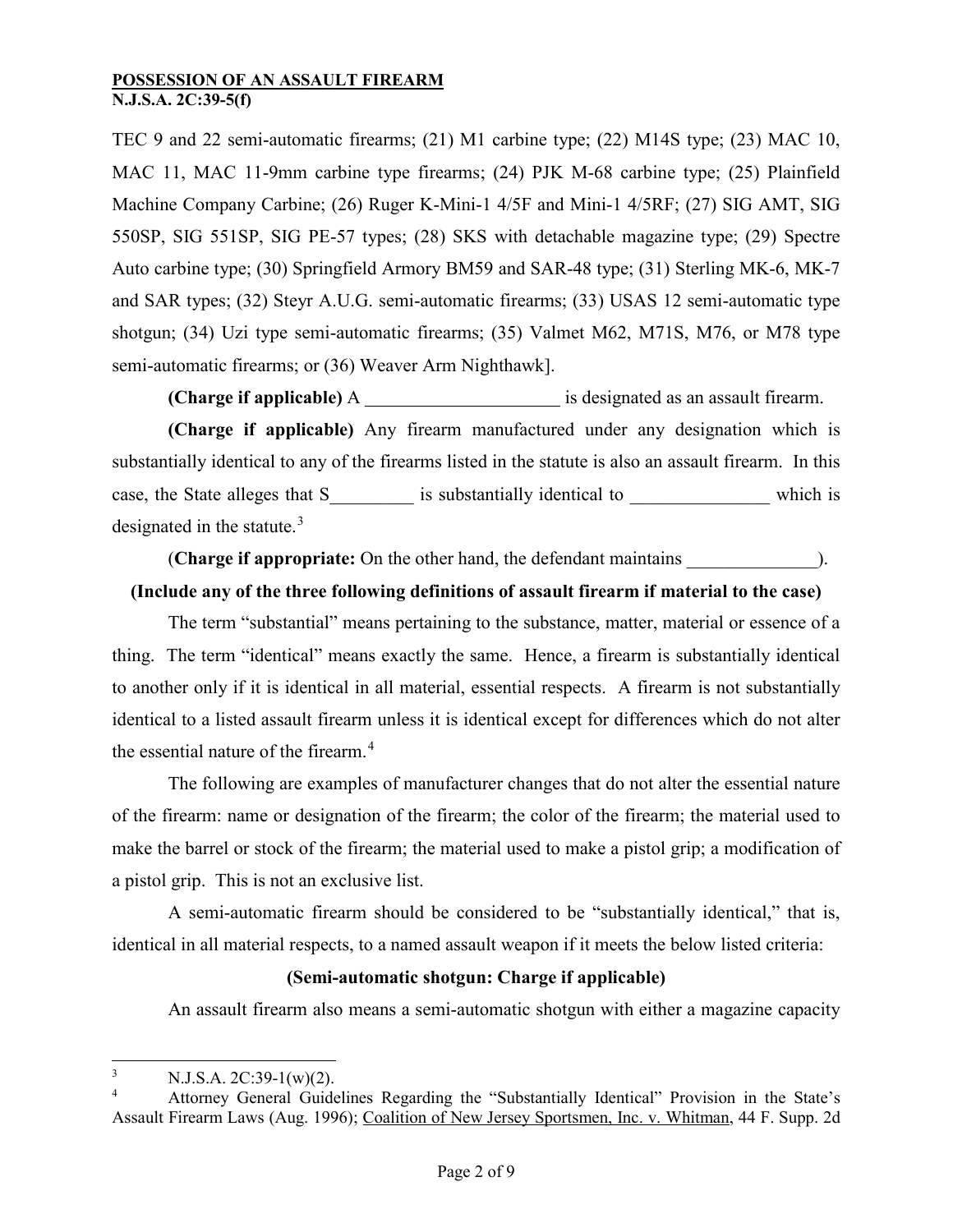exceeding six rounds, a pistol grip, or a folding stock.<sup>[5](#page-2-0)</sup> "Semi-automatic" means a firearm which fires a single projectile for each single pull of the trigger and is self-reloading or automatically chambers a round, cartridge, or bullet.<sup>[6](#page-2-1)</sup> A "pistol grip" means a well-defined handle, similar to that found on a handgun, that protrudes conspicuously beneath the action of the weapon, and which permits the shotgun to be held and fired with one hand.<sup>[7](#page-2-2)</sup>

It includes a semi-automatic shotgun that has at least 2 of the following:

- 1. A folding or telescoping stock;
- 2. A pistol grip that protrudes conspicuously beneath the action of the weapon;
- 3. A fixed magazine capacity in excess of 5 rounds; and
- 4. An ability to accept a detachable magazine.

## **(Semi-automatic Rifle: Charge if applicable)**

"Semi-automatic" mean a firearm which fires a single projectile for each single pull of the trigger and is self-reloading or automatically chambers a round, cartridge, or bullet.<sup>[8](#page-2-3)</sup>

It includes a semi-automatic rifle that has the ability to accept a detachable magazine and has at least 2 of the following:

- 1. a folding or telescoping stock;
- 2. a pistol grip that protrudes conspicuously beneath the action of the weapon;
- 3. a bayonet mount;
- 4. a flash suppressor or threaded barrel designed to accommodate a flash suppressor; and
- 5. a grenade launcher

An assault firearm also means a semi-automatic rifle with a fixed magazine capacity exceeding  $\overline{10}$  rounds.<sup>[9](#page-2-4)</sup> The State must prove beyond a reasonable doubt that the alleged semiautomatic firearm did not have an attached tubular device capable of operating only with .22 caliber rimfire ammunition.<sup>[10](#page-2-5)</sup>

 $\overline{a}$ 

<sup>666</sup> D.N.J. (1999), aff'd 263 F. 3d 157 (3d Cir. 2001).

<span id="page-2-0"></span> $\frac{5}{6}$  N.J.S.A. 2C:39-1(w)(3).

<span id="page-2-1"></span> $\frac{6}{7}$  N.J.S.A. 2C:39-1(x).

<span id="page-2-2"></span><sup>&</sup>lt;sup>7</sup> N.J.S.A. 2C:39-1(z).

<span id="page-2-3"></span><sup>&</sup>lt;sup>8</sup> N.J.S.A. 2C:39-1(x).

<span id="page-2-4"></span>N.J.S.A. 2C:39-1(w)(4) (Effective June 13, 2018). The magazine capacity was amended from 15 rounds to 10 rounds. L. 2018, c. 39.

<span id="page-2-5"></span> $N.J.S.A. 2C:39-1(w)(4).$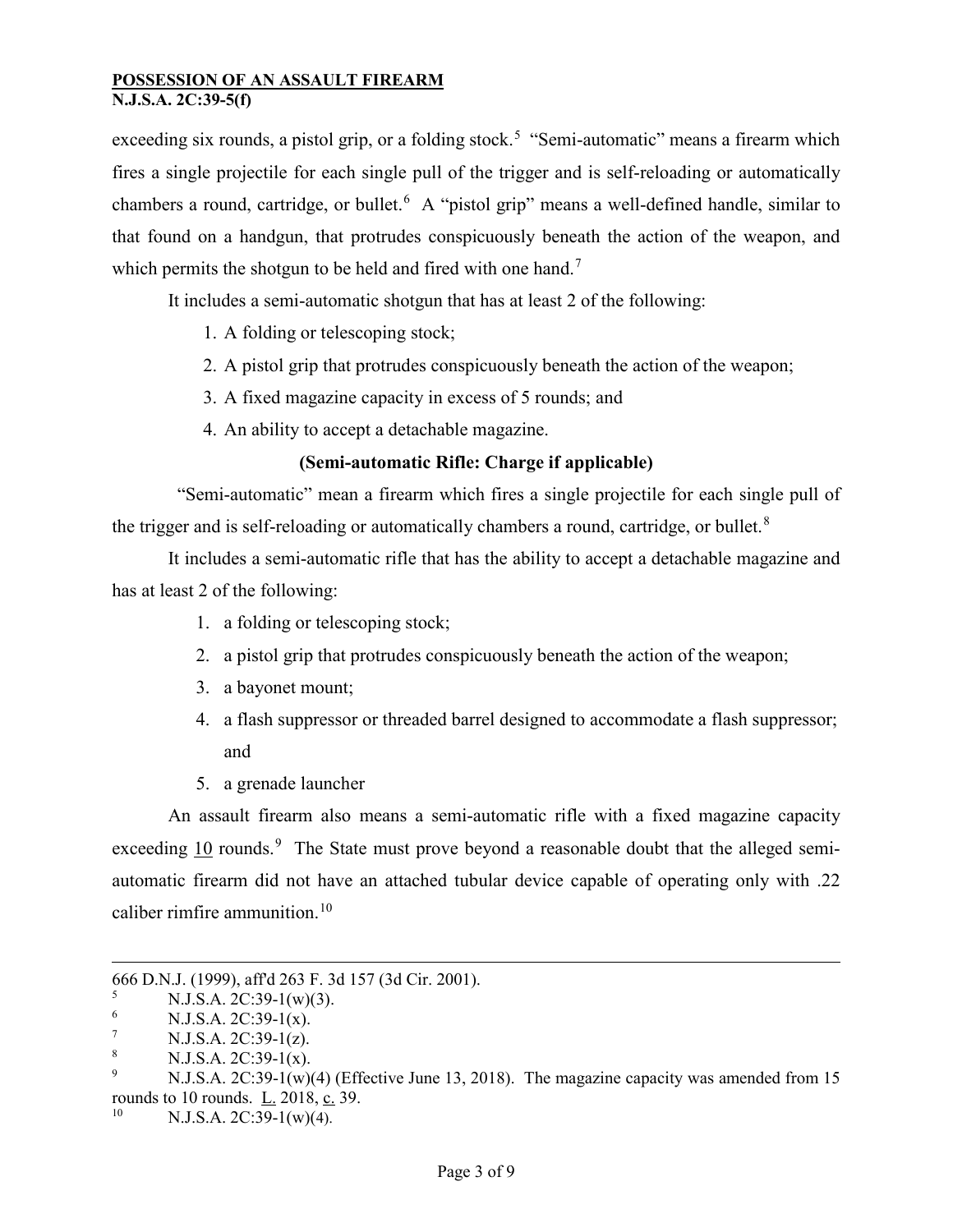## **(Semi-automatic pistol: Charge if applicable)**

A semi-automatic pistol that has an ability to accept a detachable magazine and has at

least 2 of the following:

- 1. An ammunition magazine that attaches to the pistol outside of the pistol grip;
- 2. A threaded barrel capable of accepting a barrel extender, flash suppressor, forward handgrip, or silencer;
- 3. A shroud that is attached to, or partially or completely encircles, the barrel and that permits the shooter to hold the firearm with the non-trigger hand without being burned;
- 4. Manufactured weight of 50 ounces or more when the pistol is unloaded; and
- 5. A semi-automatic version of an automatic firearm.

An assault firearm also means a part or combination of parts designed or intended to convert a firearm into an assault firearm, or any combination of parts from which an assault firearm may be readily assembled if those parts are in the possession or under the control of the same person.<sup>[11](#page-3-0)</sup>

# **(CHARGE IF APPLICABLE FOR CASES - January 16, 2018 or after)**

An assault firearm also means a firearm with a bump stock attached.<sup>[12](#page-3-1)</sup> "Bump stock" means any device or instrument for a firearm that increases the rate of fire achievable with the firearm by using energy from the recoil of the firearm to generate a reciprocating action that facilitates repeated activation of the trigger. $^{13}$  $^{13}$  $^{13}$ 

## **(RESUMPTION OF MAIN CHARGE)**

The second element that the State must prove beyond a reasonable doubt is that the defendant knowingly possessed the assault firearm.

# **KNOWINGLY**

<span id="page-3-2"></span>A person acts knowingly with respect to the nature of his/her conduct or the attendant circumstances if he/she is aware that his/her conduct is of that nature, or that such circumstance exist, or he/she is aware of a high probability of their existence. A person acts knowingly with respect to a result of his/her conduct if he/she is aware that it is practically certain that his/her conduct will cause such a result. "Knowingly," "with knowledge" or equivalent terms have the

<span id="page-3-0"></span><sup>&</sup>lt;sup>11</sup> N.J.S.A. 2C:39-1(w)(5).<br><sup>12</sup> N.J.S.A. 2C:30 1(w)(6)

<span id="page-3-1"></span>N.J.S.A. 2C:39-1(w)(6). See L. 2017, c. 323.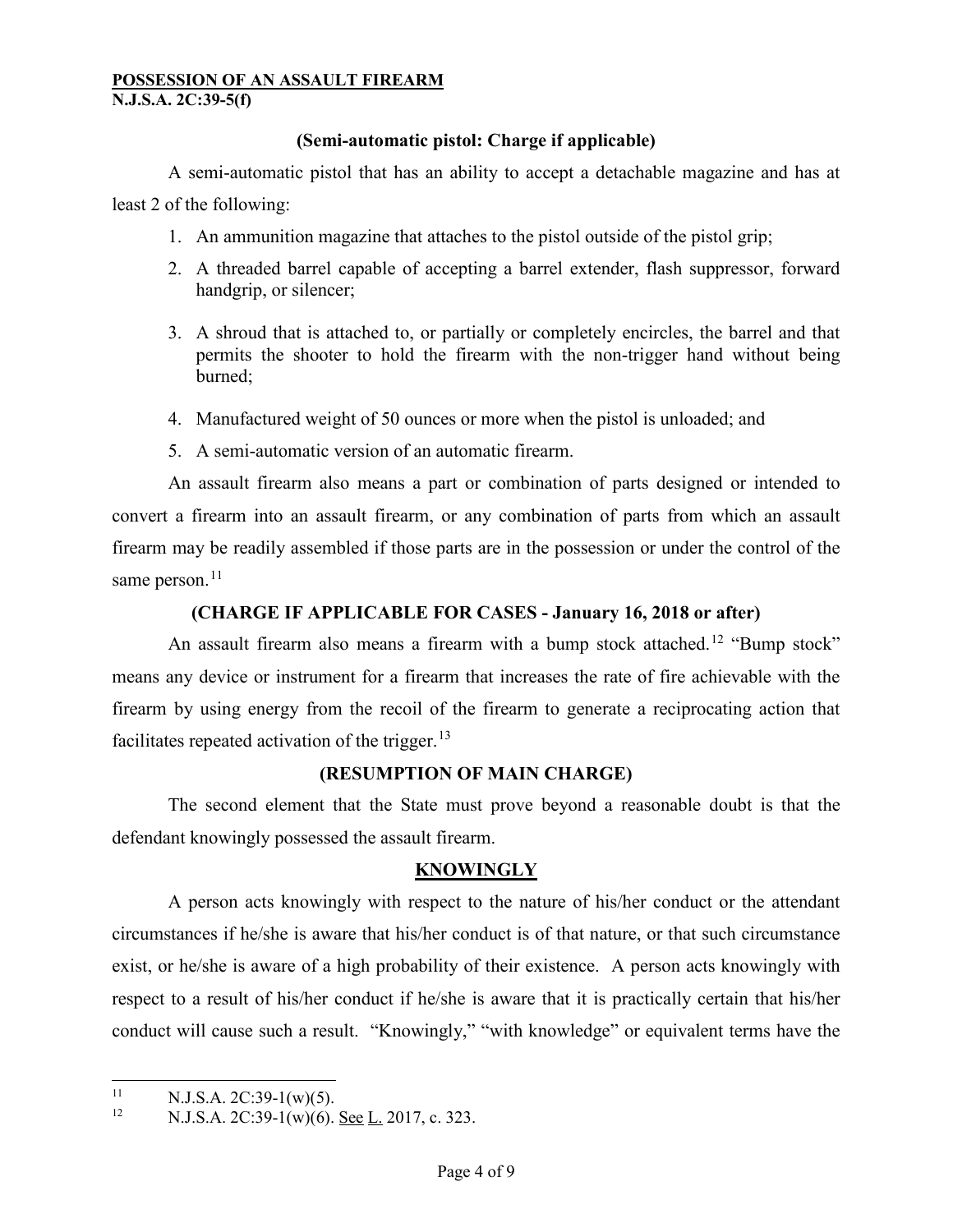same meaning. A person acts knowingly with respect to his/her conduct if he/she is aware that his/her conduct is of that nature. You must determine whether the defendant was aware of the nature of his/her conduct in this case. Since knowledge is a state of mind and cannot be seen and can only be determined by inference from conduct, words or acts, it can rarely be proved directly. Therefore, it is not necessary that witnesses be produced by the State to testify that a defendant said he/she knowingly did something. His/Her knowledge may be gathered from his/her acts and his/her conduct, and from all the surrounding circumstances reflected in the evidence you have heard and seen in this case. That is, you must be convinced beyond a reasonable doubt that the defendant in this case was aware that he/she had S \_\_\_\_\_\_\_\_\_\_\_\_\_\_\_\_\_\_\_\_\_\_\_ possession.

## **POSSESSION[14](#page-4-0)**

The word "possess" as used in criminal statutes signifies a knowing, intentional control of a designated thing, accompanied by a knowledge of its character. Thus, the person must know or be aware that he/she possesses the item, in this case S and the person must know what it is that he/she possess or controls, in this case, that it is a firearm. The State need not prove that defendant knew it was an assault firearm.<sup>[15](#page-4-1)</sup>

This possession cannot merely be a passing control that is fleeting or uncertain in its nature. In other words, to "possess" within the meaning of the law, the defendant must knowingly procure or receive the item possessed or be aware of his/her control thereof for a sufficient period of time to have been able to relinquish control if he/she chose to do so.

A person may possess S even though it was not physically on his/her person at the time of the arrest, if the person had in fact, at some time prior to his/her arrest, had control over it.

 $13$  N.J.S.A. 2C:39-1(ee).

<span id="page-4-0"></span><sup>&</sup>lt;sup>14</sup> Charge statutory inference in N.J.S.A. 2C:39-2, if applicable.<br>
See State v. Pelleteri 294 N.J. Super 330, 333-34 (App. Div.

<span id="page-4-1"></span>See State v. Pelleteri, 294 N.J. Super. 330, 333-34 (App. Div. 1996), where the Court held "that knowledge of the character of the weapon is not an element of the offense...the Legislature intended to proscribe knowing possession, as distinguished from knowledge of the illegal character of the article possessed...In that context, '[k]nowing possession is not to be confused with criminal intent or guilty knowledge.'" The trial judge in response to a question arising out of deliberations charged the jury "that defendant could be found guilty if he knowingly possessed the firearm (a semi-automatic rifle with a magazine capacity of seventeen cartridges) but was unaware that its fixed capacity exceeded fifteen rounds." The case also involved the defenses of mistake of law and mistake of fact which were precluded by the trial judge. The Appellate Court found no error with the rulings of the trial court and affirmed the conviction.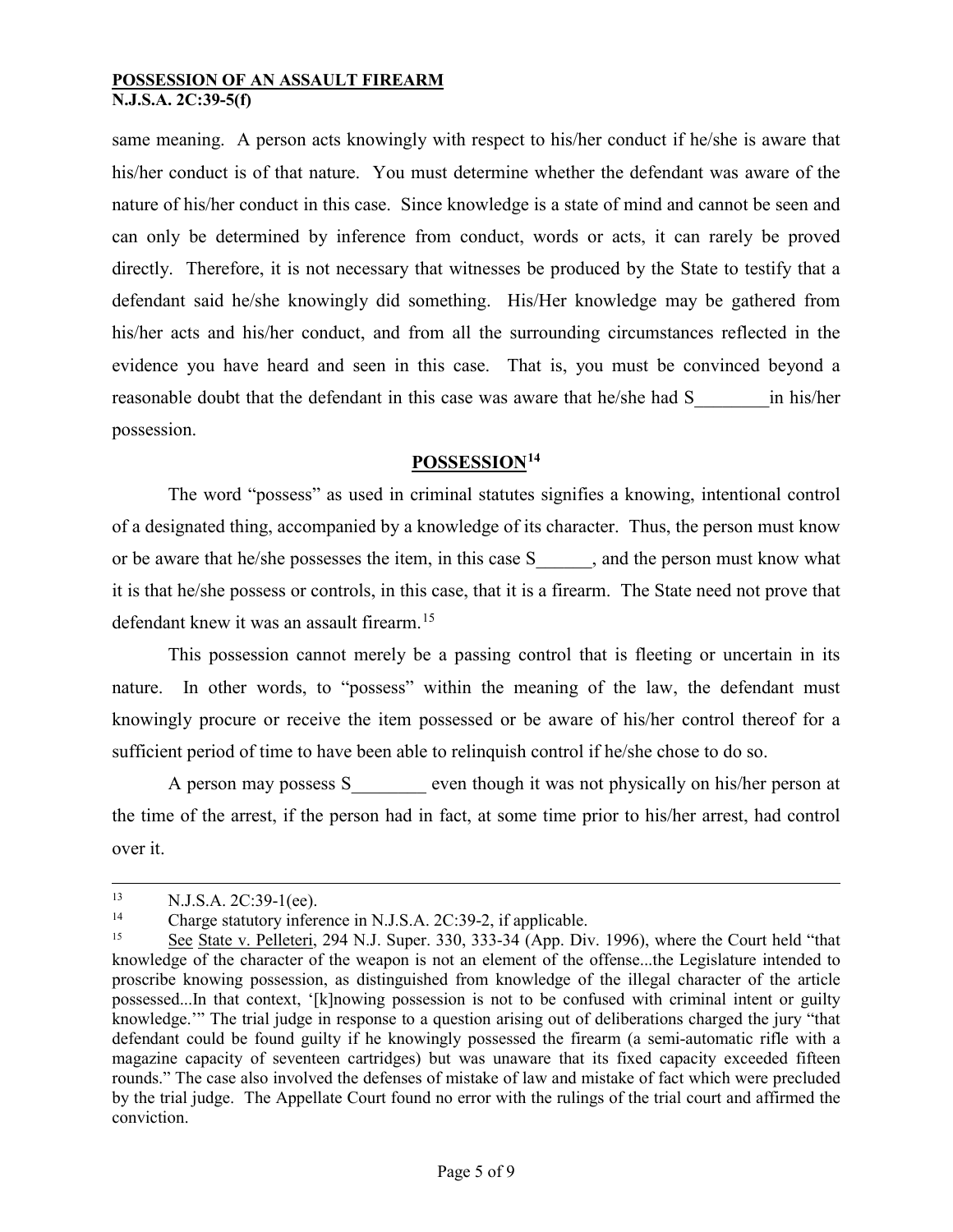Possession means a conscious, knowing possession, either actual or constructive.

# **[CHARGE THOSE FOLLOWING PARAGRAPHS AS THEY APPLY TO YOUR CASE] ACTUAL POSSESSION**

A person is in actual possession of a particular article or thing when he/she knows what it is; that is, he/she has knowledge of its character, and second, knowingly has it on his/her person at a given time.

## **CONSTRUCTIVE POSSESSION**

The law recognizes that possession may be constructive instead of actual. A person who, with knowledge of its character, knowingly has direct physical control over a thing, at a given time, is in actual possession of it.

Constructive possession means possession in which the possessor does not physically have the item on his or her person but is aware that the item is present and is able to and has the intention to exercise control over it. So, someone who has knowledge of the character of an item and knowingly has both the power and the intention at a given time to exercise control over it, either directly or through another person or persons, is then in constructive possession of that item.

# **[MERE PRESENCE – Read if Appropriate[16\]](#page-5-0)**

Defendant's mere presence at or near a place where [contraband] is/are discovered is not in itself, without more, proof beyond a reasonable doubt that defendant was in constructive possession of [that contraband]. It is, however, a circumstance to be considered with the other evidence in determining whether the State has proven possession of the [contraband] beyond a reasonable doubt.

Where defendant is one of the persons found in the area where [contraband] is/are discovered, you may not conclude, without more, that the State has proven beyond a reasonable doubt that he/she had possession of the [contraband] unless there are other circumstance(s) tending to permit such an inference to be drawn.<sup>17</sup> Such evidence can include, but is not limited to [choose as appropriate]: placement and accessibility of the [contraband]; defendant's access to and connection with the place where the [contraband] was/were found; his/her proximity to the place where the [contraband] was/were found; his/her demeanor when confronted by police after

<span id="page-5-1"></span><span id="page-5-0"></span> $\frac{16}{17}$  State v. Randolph, 228 N.J. 566, 590-93 (2017).

State v. Jackson, 326 N.J. Super. 276, 280 (App. Div. 1999); See State v. Brown, 80 N.J. 587,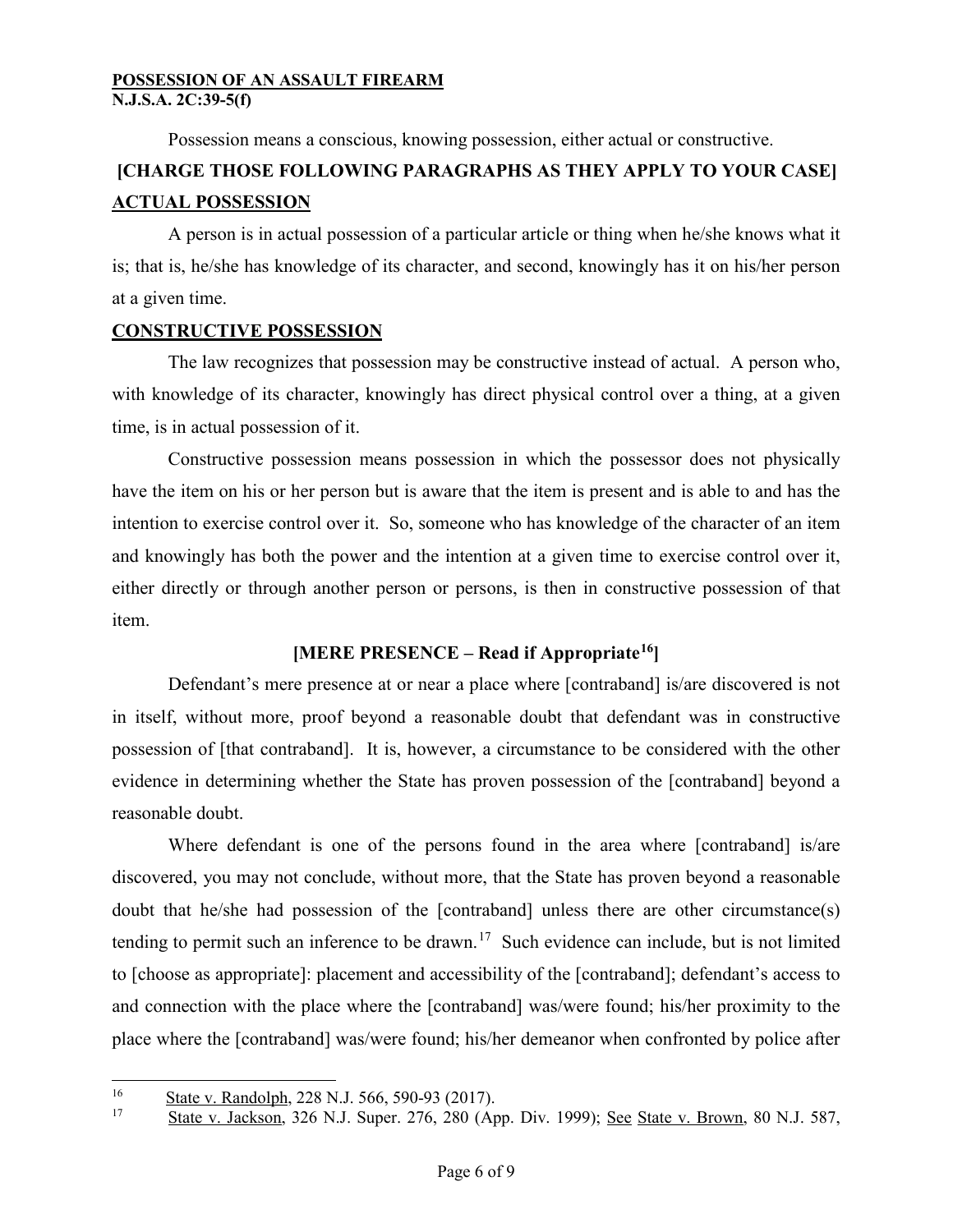the [contraband] was/were found; whether defendant made any inculpatory statements after the [contraband] was/were found; whether defendant possessed other [contraband] on his/her person or property when the [contraband] was/were found; [any other evidence deemed part of the totality of circumstances].<sup>[18](#page-6-0)</sup>

In summary, the State must prove more than defendant's mere presence at the time that the [contraband] was/were found. There must be other circumstance(s) tying defendant to the [contraband] in order for the State to prove constructive possession beyond a reasonable doubt.<sup>[19](#page-6-1)</sup>

### **JOINT POSSESSION**

Possession may be sole or joint. If one person alone has actual or constructive possession of an item, possession is sole. If two or more persons share actual or constructive knowing possession of an item, possession is joint.

The third element that the State must prove beyond a reasonable doubt is that the assault firearm was not licensed, registered or rendered inoperable.<sup>[20](#page-6-2)</sup>

### **[Charge appropriate section]**

An assault firearm is "licensed" when the possessor obtains a valid license to possess and carry the assault firearm.<sup>[21](#page-6-3)</sup>

An assault firearm is "registered":

1) When the owner of an assault firearm purchased on or before May 1, 1990 properly registered the assault firearm as one that is legitimate for target shooting purposes before May 30, 1991.<sup>[22](#page-6-4)</sup>

2) When the owner of a firearm with a fixed magazine capacity holding up to 15 rounds which is incapable of being modified to accommodate 10 or less rounds purchased on or before June 13, 2018 properly registered the firearm on or before June 13, 2019.

3) When the owner of a firearm which only accepts a detachable magazine with a

 $\overline{a}$ 

<span id="page-6-4"></span><span id="page-6-0"></span><sup>593 (1979)</sup> and <u>State v. Sapp, 71 N.J. 476 (1976), rev'g on dissent</u> 144 N.J. Super. 455, 460 (1975).<br><sup>18</sup> State v. Randolph, 228 N.J. at 590-93, citing State v. Palacio, 111 N.J. 543, 549-54 (1988) and State v. Shipp, 216 N.J. Super. 662, 664-66 (App. Div. 1987). See Palacio, Shipp, and State v. Montesano, 298 N.J. Super. 597, 615 (App. Div. 1997), certif. denied 150 N.J. 27 (1997), for circumstances more specifically related to presence in or near an automobile in which drugs are found.

<span id="page-6-1"></span>State v. Whyte, 265 N.J. Super. 518, 523 (App. Div. 1992), aff'd o.b. 133 N.J. 481 (1993); Jackson, 326 N.J. Super. at 280.

<span id="page-6-2"></span>There is no burden on the State to prove operability of the assault firearm. State v. Elrose, 277 N.J. Super. 548, 557 (App. Div. 1994).

<span id="page-6-3"></span>N.J.S.A. 2C:58-5.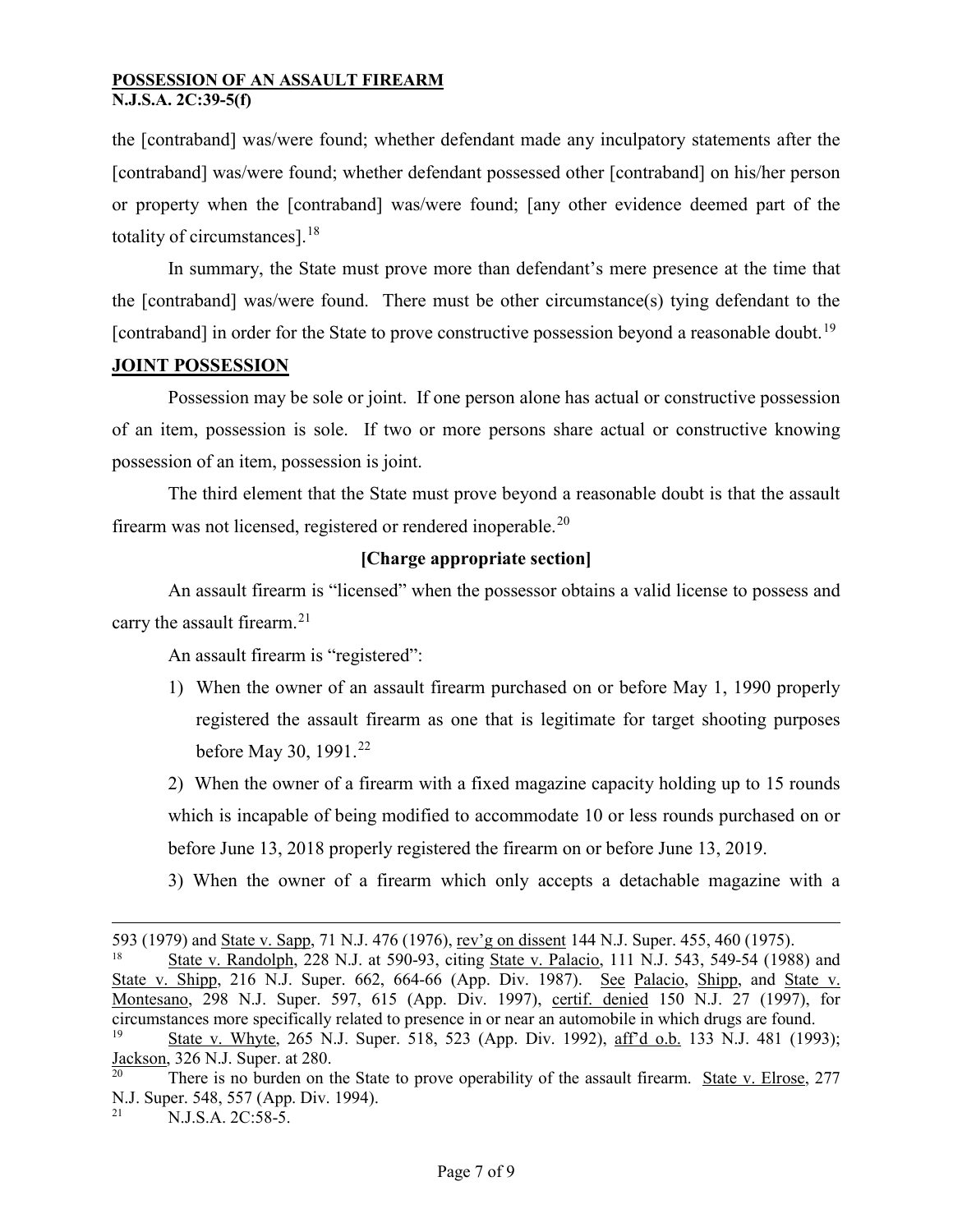capacity of up to 15 rounds which is incapable of being modified to accommodate 10 or less rounds purchased on or before June 13, 2018 properly registered the firearm on or before June 13, 2019.  $23$ 

An assault firearm is "rendered inoperable" when:

- 1. The firearm is altered in such a manner that it cannot be immediately fired;
- 2. The owner or possessor of the firearm does not possess or have control over the parts necessary to make the firearm operable; and
- 3. The owner of the firearm filed a valid certification prior to May 30, 1991 indicating the date on which the firearm was rendered inoperable.<sup>[24](#page-7-1)</sup>

If the defendant alleges that the assault firearm was lawfully possessed and/or rendered inoperable during the time frame of August 8, 2013 to February 5, 2014, the State must disprove that defense beyond a reasonable doubt.<sup>[25](#page-7-2)</sup>

### **[Resume Main Charge]**

If you find that the defendant knowingly possessed the assault firearm, and that there is no evidence that the defendant had a valid license to possess and carry such a firearm or that the defendant legally registered it or rendered it inoperable by filing a valid certification of inoperability, then you may infer, if you think it appropriate to do so based upon the facts presented, that defendant had no such license and that the defendant did not legally register the firearm or render it inoperable.<sup>[26](#page-7-3)</sup> Note, however, that as with all other elements, the State bears the burden of showing, beyond a reasonable doubt, the lack of a valid license and registration and that the firearm was not rendered inoperable. You may apply the inference only if you feel it appropriate to do so under all the facts and circumstances.

If you have found that the State has proven each of the elements beyond a reasonable doubt, then you must find the defendant guilty.

If you have found that the State has failed to prove any of the elements beyond a

<sup>&</sup>lt;sup>22</sup> N.J.S.A. 2C:58-12.<br><sup>23</sup>  $I = 2018$  a 20 some

<span id="page-7-0"></span>L. 2018, c. 39 contains an amnesty provision, codified at N.J.S.A. 2C:39-19. A similar-worded amnesty provision was interpreted in State v. Harper, 229 N.J. 228 (2017). In that case, the Court held that the defendant must give timely notice he intends to rely upon an amnesty defense, and if properly raised, the State bears the burden to disprove the defense by a reasonable doubt. <u>Id.</u> at 241-42.

<span id="page-7-1"></span><sup>&</sup>lt;sup>24</sup> See State v. Elrose, 277 N.J. Super. at 557 and N.J.S.A. 2C:58-13.<br>
See Section 2(a) of L 2013 a 117

<span id="page-7-3"></span><span id="page-7-2"></span><sup>&</sup>lt;sup>25</sup> See Section 2(a) of <u>L</u>. 2013, c. 117.

N.J.S.A. 2C:39-2(b).